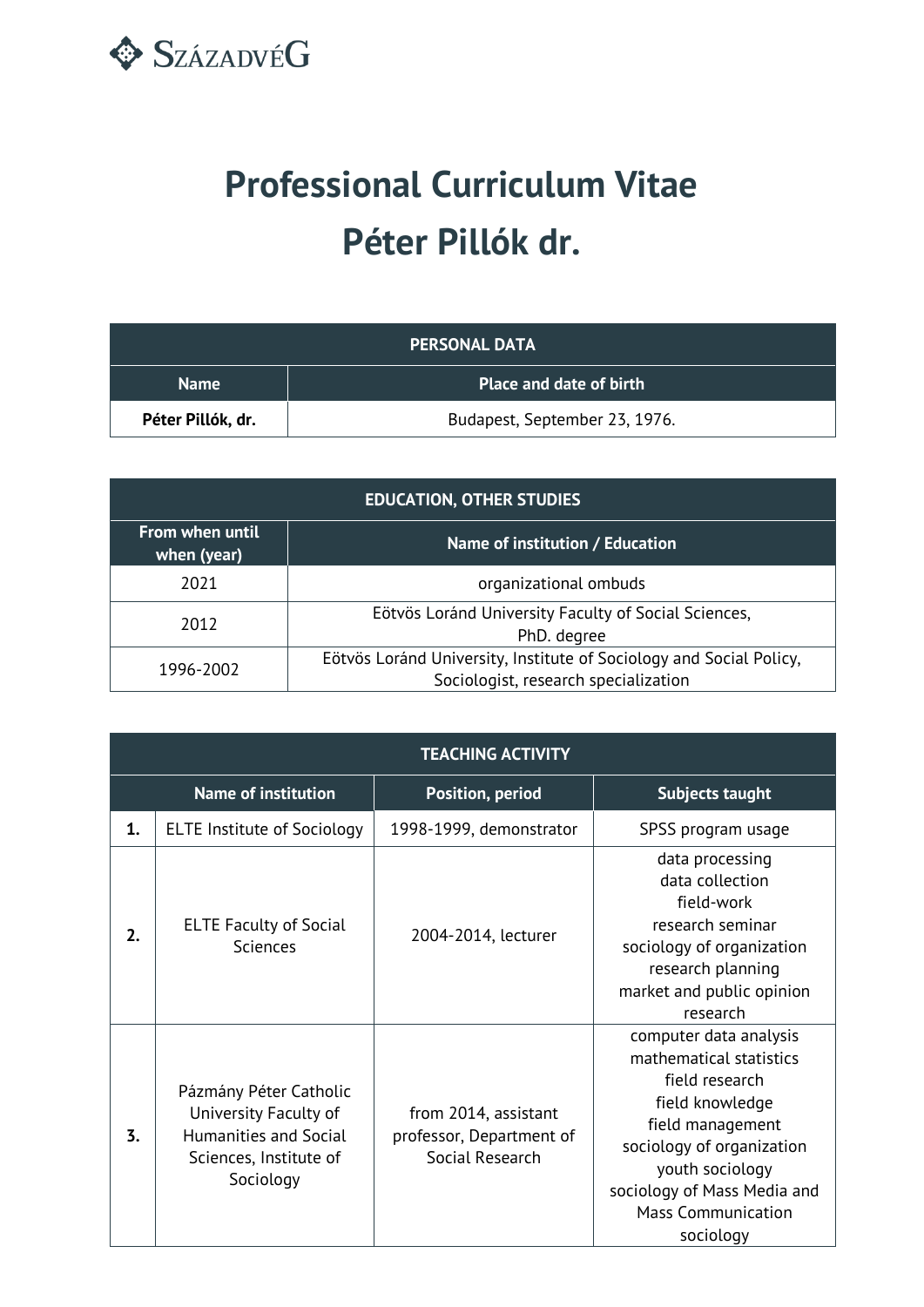

|    |                                                                                                                  |                     | researh methodology<br>market and public opinion<br>research<br>questionnaire editing                              |
|----|------------------------------------------------------------------------------------------------------------------|---------------------|--------------------------------------------------------------------------------------------------------------------|
| 4. | <b>Budapest Metropolitan</b><br>University, International<br>Relations, Political Adviser                        | 2018                | public opinion research                                                                                            |
| 5. | University of Public<br>Service, Doctoral School of<br>Law Enforcement                                           | 2020-2021, lecturer | Basics of scientific work II. -<br>qualitative methods<br>Basics of scientific work III. -<br>quantitative methods |
| 6. | <b>Budapesti Corvinus</b><br>University, Institute of<br>International, Political and<br><b>Regional Studies</b> | from 2021, lecturer | Research methodology and<br>Public opinion research                                                                |

| <b>MAIN RESEARCH INTERESTS</b> |                                                  |
|--------------------------------|--------------------------------------------------|
|                                | Name of research Start and end dates of research |
|                                | research methodology                             |
| 2.                             | youth research, youth policy                     |
| 3.                             | public opinion research                          |
| 4.                             | social structure                                 |
| 5.                             | mobility                                         |

|    | <b>KEY EDITORIALS</b>                   |                               |  |
|----|-----------------------------------------|-------------------------------|--|
|    | Title of edited publication             | Place and time of publication |  |
| 1. | Új Ifjúsági Szemle                      | 2009-2011                     |  |
|    | Kapocs folyóirat                        | 2012-2014                     |  |
| 3. | Századvég folyóirat                     | 2020                          |  |
| 4. | Y.Z. A Fiatalság Legfrissebb folyóirata | 2021                          |  |

| <b>LIST OF LANGUAGES</b> |         |  |
|--------------------------|---------|--|
| --                       | English |  |
|                          | German  |  |